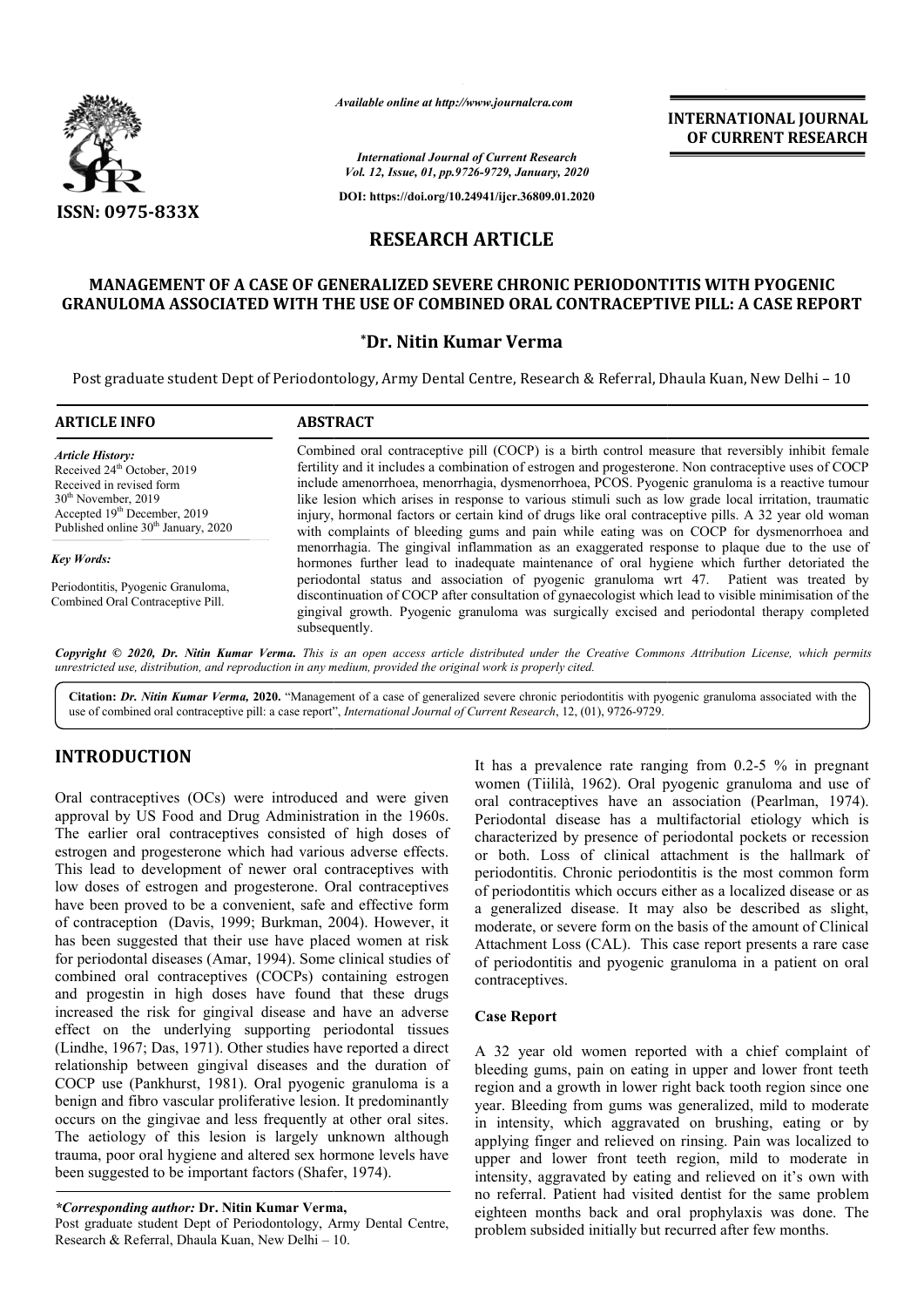





Medical history revealed that the patient was on oral contraceptive (Tab Ginette 35 containing Ethinylestradiol 0.035mg and Cyproterone 2mg) from last 5 months, prescribed for heavy bleeding during menstruation and dysmenorrhoea. The onset of the symptoms were one year back when the same oral contraceptive was advised to the patient to be used on requirement basis only. After some time patient had stopped oral contraceptives on her own. But six months later the patient was again placed on contraceptives on once daily basis as the problem reappeared. Extraoral examination revealed no cervical lymphadenopathy or extraoral lesions.





Intraorally, the gingiva was reddish in color with soft and oedematous consistency. There was loss of normal arcuate pattern with rolled out margins and the position of gingiva was coronal to CEJ. There was a generalized probing depth of more than 7mm. Also a 1.5 X 1 cm of sessile growth was present wrt 47 region which was painless, reddish pink in colour, bleed easily on palpation and has increased in size over the last 6 months. The lab investigations included complete blood count, blood glucose level at fasting and at two-hour postprandial and routine urine examination. An excisional biopsy of the sessile growth was carried out and the specimen was sent for histopathological examination. Histopathological report showed focally ulcerated epithelium with dense proliferation of fibroblasts along with presence of multinucleated giant cells and patchy chronic inflammation.

The initial treatment consisted of oral prophylaxis. Systemic antibiotics (Tab Augmentin 625mg thrice daily, Tab Tinidazole 500mg twice daily for 7 days) and 0.12% chlorhexidine mouthwash twice daily. Following Phase-I treatment the patient was placed on a maintenance phase and was further re-evaluated. The patient's gynaecologist was consulted regarding opinion on continuation of oral contraceptive as patient did not have any complaint of menorrhagia and dysmenorrhoea since last 2 months. The oral contraceptive was then stopped on advice of the gynaecologist. The surgical phase comprised of conventional flap surgery with curettage and debridement. Three months post-operative clinical examination showed a generalized reduction in probing depth, resolution of inflammatory signs, no recurrence of pyogenic granuloma and the patient was able to maintain good oral hygiene.